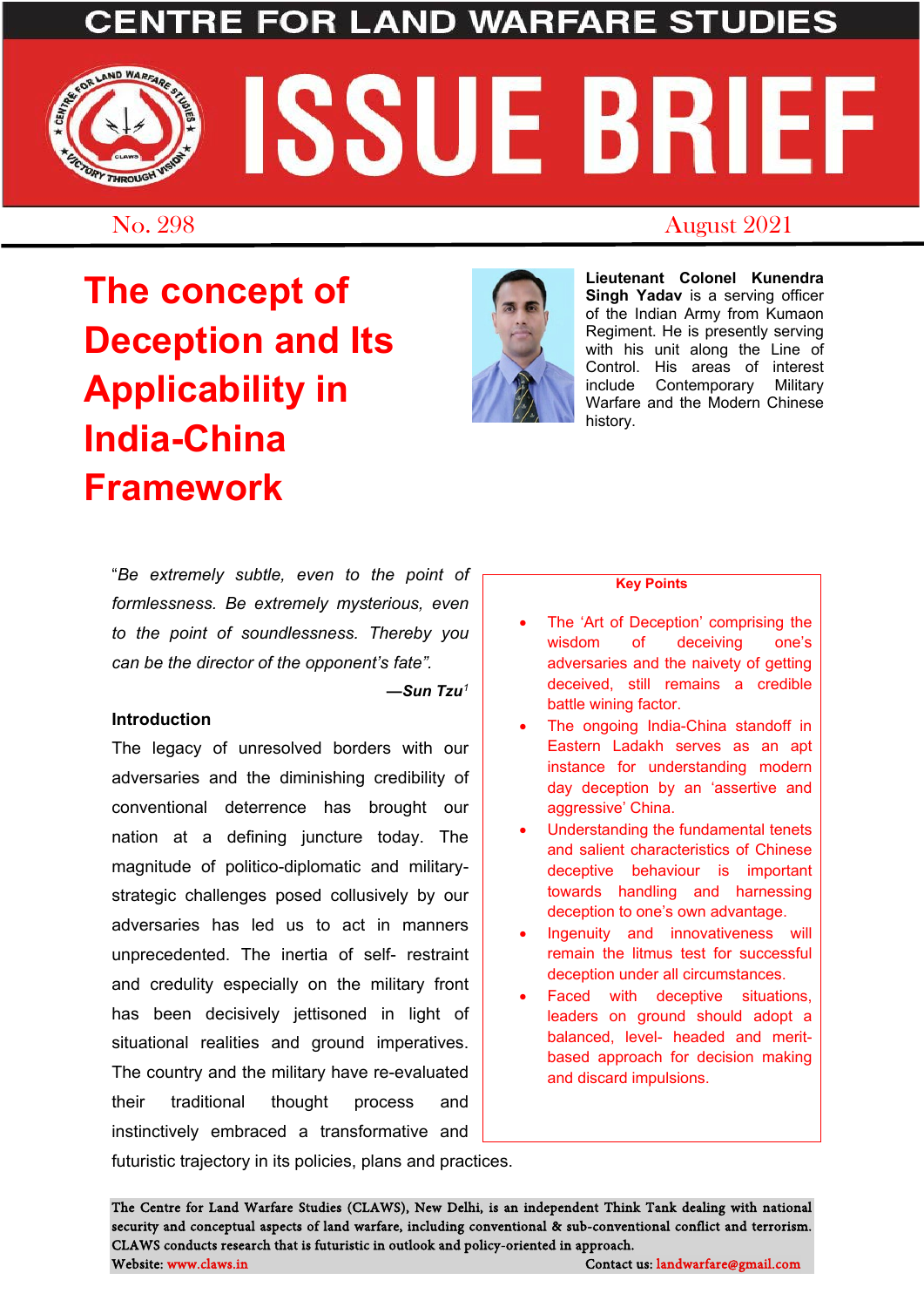



Our period of existence as a nation is dotted with myriad military confrontations. Amidst dynamic battle spaces, evolving war fighting paradigms and combat experiences we have had so far, lies one ubiquitous factor which has clearly proven its role and impact in the military outcomes we have gained i.e. the wisdom of deceiving own adversaries towards operational gains and the naivety of getting deceived in setbacks.

Incidentally, the ongoing India-China Ladakh standoff serves as an apt instance for understanding modern day deception wherein an assertive and aggressive China has taken this 'new' battlefield skill of deception to a high horizon, whereby, a well calibrated use of war and non-war capabilities aimed at outwitting India and gaining distinct operational advantage, has remained central to China's deceptive endeavours in the aforementioned scenario.

Given the above context, this paper has been written with a twofold aim. *Firstly*, to understand the conceptual essence of battlefield deception in general. *Secondly*, to highlight the characteristic strands of Chinese deception philosophy and ideate certain situational imperatives towards handling and harnessing deception in the current and future Indo – Chinese engagements.

#### **Deception: Conceptual Essence**

*"The essence of deception is that it lets the enemy convince himself that the misleading picture presented is valid*".

#### **—Michael I Handel** [2](#page-2-1)

The US Army defines deception as "Those measures designed to mislead an enemy by manipulation, distortion or falsification of evidence to induce him to react in a manner prejudicial to his interests".[3](#page-2-2) To simplify, deception can be understood as "use of all means (direct or indirect, kinetic or non-kinetic and contact or non-contact) to favourably influence and channelise the adversary's mind and actions".

As we try to gauge the essence of concept, it would be prudent and logical to understand as to what makes the concept of deception relevant for a nation and its military.

• *Mislead the Adversary's Decision Making Ability***.** The success of any military operation depends on the quality and correctness of decisions made. The overall operational aim of deception is to influence the enemy's decision making process so as to affect unfruitful committal of his resources, in turn facilitating own main effort.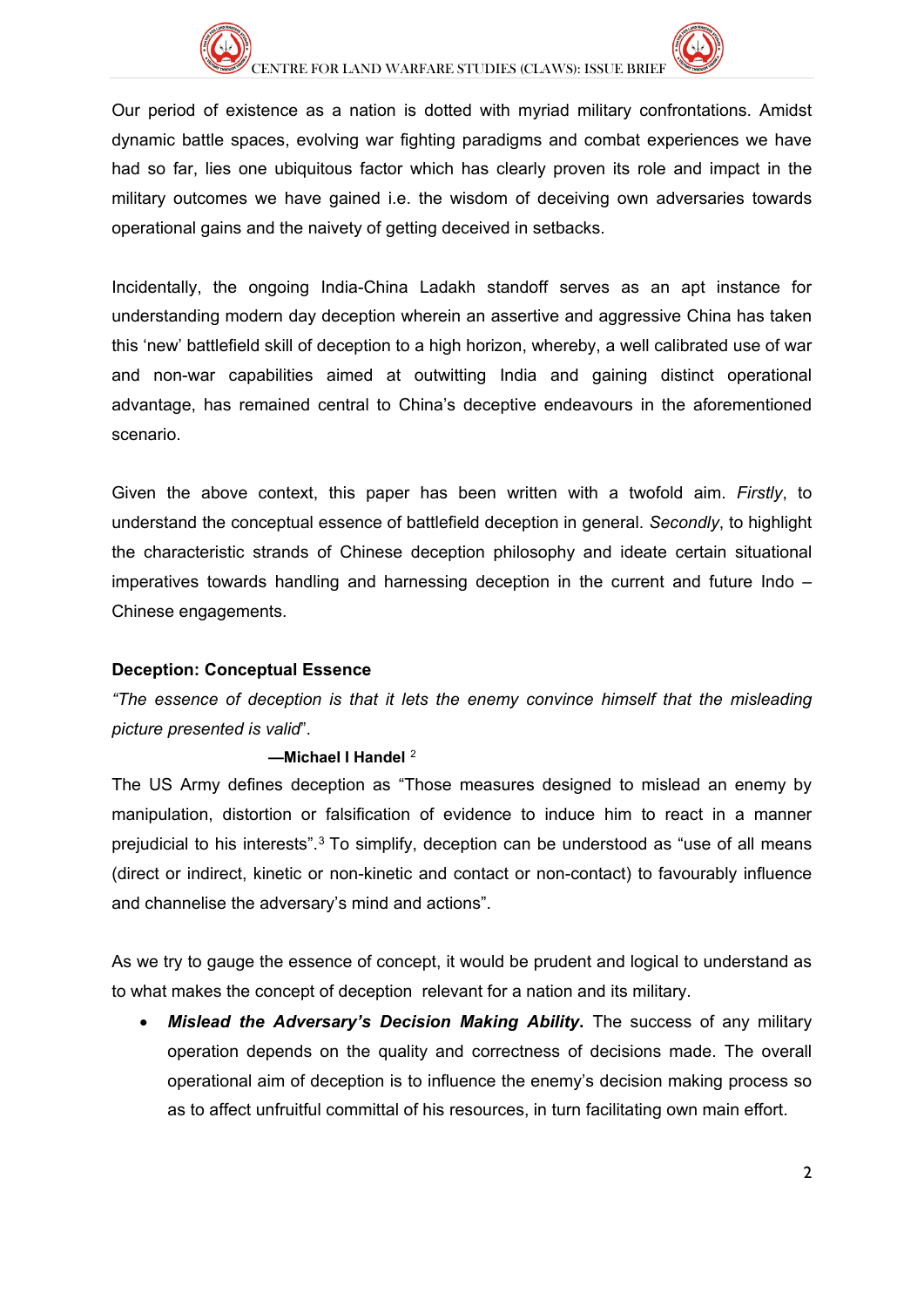

- *Enhance Likelihood of Initial Success***.** Being able to deceive the enemy decisively at the commencement of an operation offers the brightest chance to achieve initial success. Successful deception during 'Operation Overload' ensured that the German Armed Divisions remained at Pas de Calais during the initial phase of operation and were not available when the allies launched an attacked on Normandy. Successful landing operations were thus made feasible.
- *Achieve 'More with Less'.* As we seek to deceive the adversary with regard to our own intended area of operations, resistance at the point of contact is likely to be normal/ lesser and hence there is a possibility of 'achieving more with less resources'. During 'Operation Desert Storm', having convinced Saddam Hussein of the coalition's intent to conduct main attack from southern direction (into Central Kuwait), the Allies swung west to attack Iraq and achieved their operational objective with lesser efforts. Thus, manoeuvre was chosen over attrition.
- *Force Multiplier Effect.* Deception achieved through 'cliff chop assaults' during the Kargil War[4](#page-2-3) (Ghatak platoons of Infantry Battalions reached the top of Tololing and Tiger Hill undetected) un-hinged the enemy's defences. Such manoeuvres, in conjunction with attacks through conventional approaches, led to the successful capture of these strategic points that eventually turned the tide of the war to India's advantage.
- **Time Critical Deterrence.** Wise use of deception may sometimes end up achieving dividends not envisaged through linear commitment of forces. General John Magruder's 'Quaker Cannons' (wooden logs painted as guns) during the 'Peninsular Campaign' in the American Civil War achieved the much needed deception against larger forces of General George McClellan wherein they managed to keep the larger forces at bay for one month by 'portraying' to the enemy that they have a larger force to attack. Magruder used this time to bring in actual reinforcements.
- <span id="page-2-2"></span><span id="page-2-1"></span><span id="page-2-0"></span>**Targeting the Cognitive.** During war, deception by giving 'conflicting pieces' of information to the enemy increases uncertainty and ambiguity thereby thickening the overall fog of war. This 'helpless situation' causes mental isolation and psychological dislocation affecting the adversary's ability to take sane decisions. During the Arab-Israel war, Israeli Military Intelligence launched 'Operation Fog of War' wherein they deliberately gave incorrect information with an intend to spread haplessness and confusion. This demoralised the top decision makers which in turn led to the eventual disintegration of the command structure.
- <span id="page-2-5"></span><span id="page-2-4"></span><span id="page-2-3"></span>• *Resource Optimisation.* Present and future adversarial challenges, being collusive in nature, entails simultaneous actions on multiple fronts. The recent situation in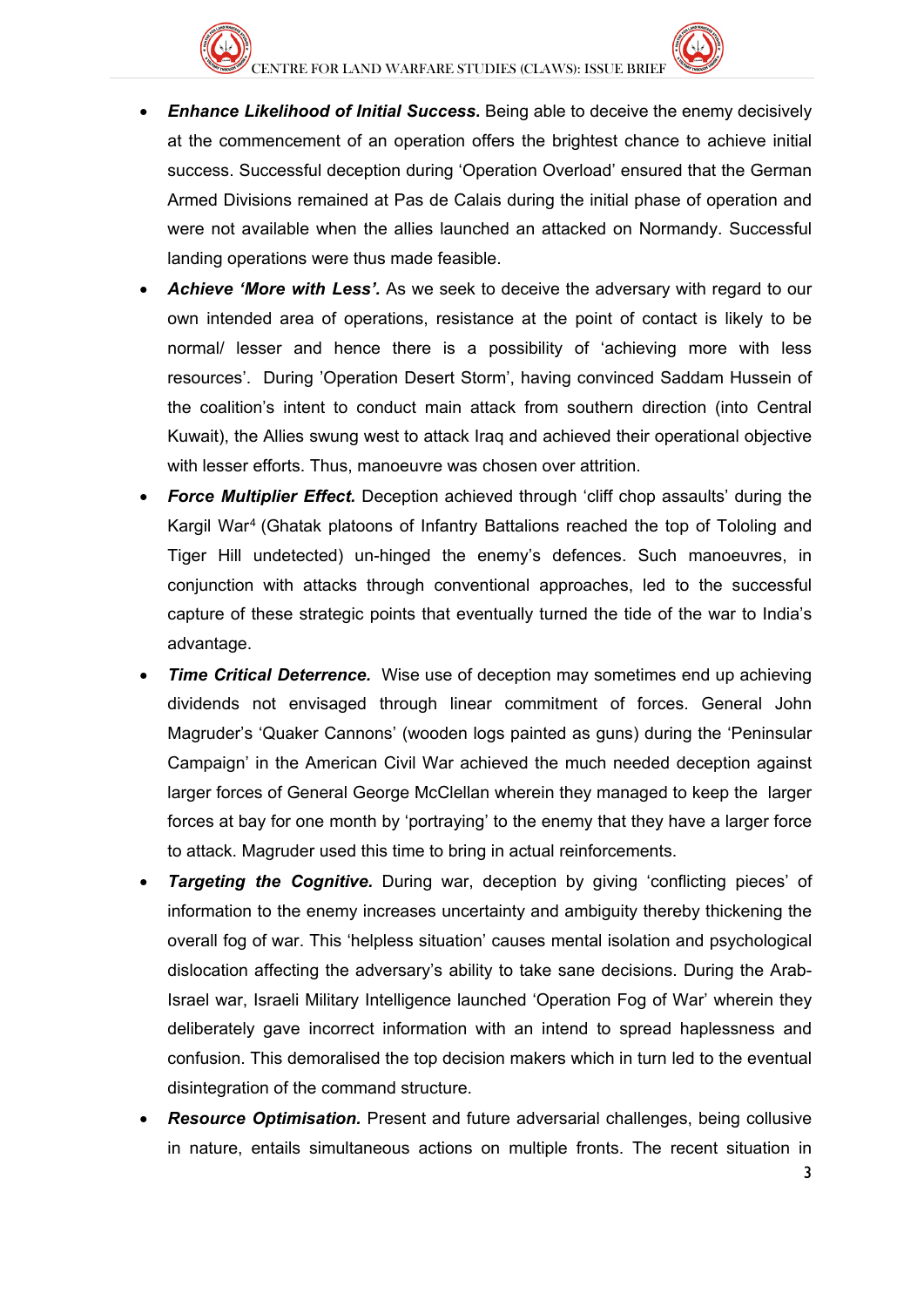

Eastern Ladakh is indicative of such scenarios wherein while on one hand, we were defending our Northern borders with China, and on the other, we were concomitantly poised and prepared to meet any challenge from the West.

#### <span id="page-3-2"></span><span id="page-3-1"></span><span id="page-3-0"></span>**Tenets of Deception**

<span id="page-3-3"></span>Having seen the necessity of deception and convinced of its credibility as a war winning tool, we should now try to study some of its vital tenets. A clear assimilation of these principles imparts a distinct advantage in planning and execution of the concept at various levels in combat.

<span id="page-3-4"></span>• *Credible Deception Comprises Well Calibrated Mix of Truth and Lies***.** A deception which focusses only on radiating false information is unlikely to attract desired attention and action of the adversary. Truth and reality coupled with farce will impart immense credibility to the initiator's action and hence has far greater chances of success.

**Figure 1: Credible Deception: Balanced Overlap of Truth and Lies**



*Source: Prepared by the Author*

- *Knowing the Personality of Adversary Leader is a Pre-requisite for Successful*  **Deception.** Different leaders will perceive and react differently—a brave personality will seek combat whereas a weak personality will avoid engagements. Intrinsically, leaders are governed primarily by the sum of three frameworks vis. personal, cultural and genetic<sup>[5](#page-2-4)</sup>. Each of these frameworks defines the ways in which an individual behaves and acts in a crisis situation.
- *Knowledge of the Enemy's Information Collection Methods and Means.* Detailed knowledge about the enemy's trusted source(s) of intelligence collection and selectively conditioning the desired information to ensure that only limited information reaches the enemy which is of no operational use to him.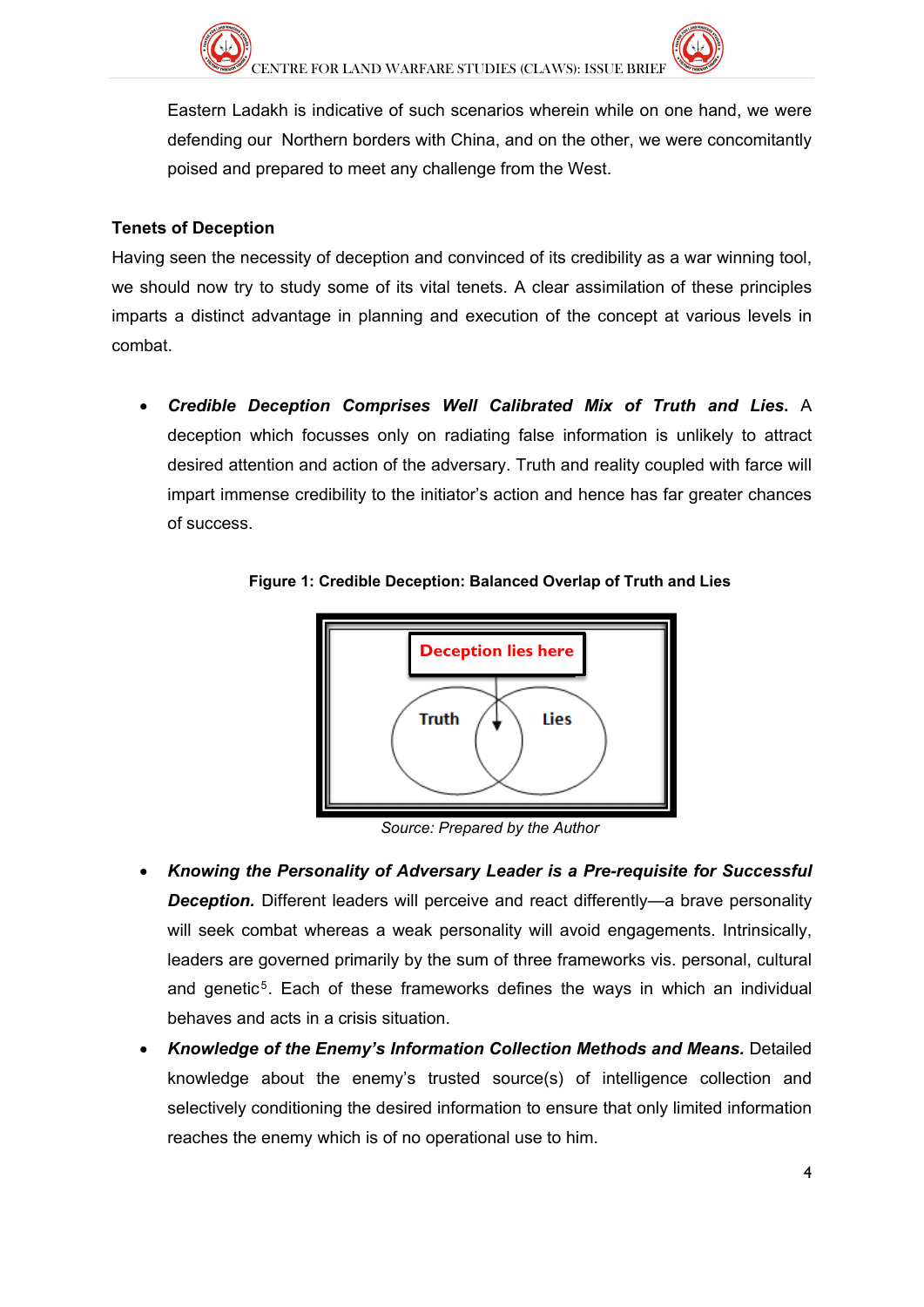

#### **Figure 2: Deception- Communication Framework**



*Source: Prepared by the Author*

- *Analysing and Understanding Own Methods and Designs through the Adversary's Lens***.** Nothing adds greater credibility and realism to one's own deception plans than visualising deceptive designs from the adversary's lenses. This helps us to plan things in a more effective manner.
- **Increasing and Decreasing the Fog of War.** In order to conceal own actual plan of action, the level of uncertainty is required to be increased by radiating indicators supporting divergent options at the same time. At the same time, whenever we want to convince the enemy about any particular course of action of ours, the fog of war is selectively reduced by giving out indicators supporting that particular course of action only.
- *Reinforcing the Adversary's Perception***.** Whenever it is planned to adopt an unconventional option, one should create a deception of one's 'expected traditional course of action' so as to keep the adversary entangled in a different area on one hand and on the other, launch offensive in the intended area.
- *Changing the Adversary's Perception.* Whenever there lies an operational compulsion to follow the traditional course of action, deception can be achieved by executing actions that would change the adversary's existing perception and make the adversary belief that own interest lies elsewhere. This is however not an economically viable option, both in terms of efforts and resources.
- *Ingenuity and Innovativeness are Hallmarks of Deception.* In order to deceive the enemy more than once, it is important to break predictability and adopt a 'de-novo approach' every time. This can only manifest through an in-depth knowledge of the adversary's philosophy and institutional embrace of 'ingenuity and innovativeness'.
- *Deception Plan and Actual Plan Should Ideally Support Each Other.* In World War II, the Allies executed 'Operation Fortitude South' (a deception operation) in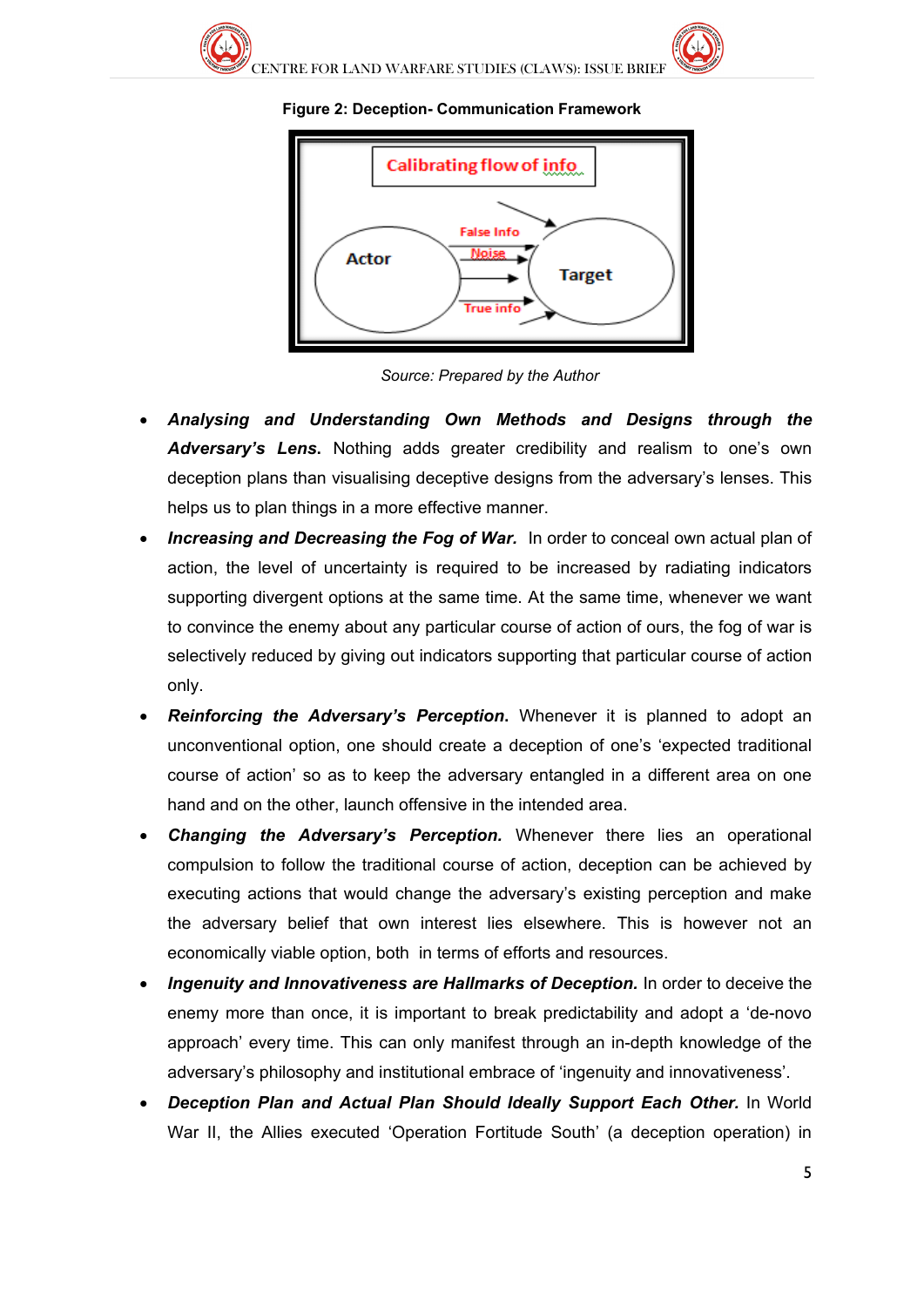

order to prevent Germany's Fifteenth Army from becoming a hindrance to the Allied's action in Normandy. This operation ensured that the Fifteenth Army was kept stationed at Pas de Calais throughout.

- *Understanding 'What to Hide' is essential to Achieve own Economy of Effort.* Since the underlying aim of deception is to achieve victory with lesser efforts and resources, trying to hide everything may not be economical. In the case of Normandy, the Allies planned to land at Normandy, but however they forged a deception to project Pas de Calais as the landing location. No attempt was made to hide indicators that were same for both the plans like practice of beach landings, general build up, airborne training etc. which helped in achieving 'economy of effort'.
- *Synergy with Neighbouring and Higher Formations' Plans and Actions.* It must be ensured that one's own deception plans are coordinated with the plans and actions of higher and neighbouring formations. In World War II, during an attack on the German garrison at Brest, the 23 Headquarters' Special Troops undertook a sonic simulation of tank activity against a particular area, hence alerting the German Forces on this front. Later, due to lack of coordination when one of the tank thrusts belonging to other formation attacked through the same area, the alert German Forces positioned there annihilated the attacking force.
- *Careful Assessment of Deception Success to Avoid Getting Deceived***.** While it is important to note the indicators of a successful deception, it is equally important to identify signs of its failure; this would avoid one's own troops falling prey to the adversary's counter deception plan.

#### **Deception Philosophy of China**

"*Strategic communications, statements from China's topmost hierarchy and a tactical playback with planned release of video footages on global media, highlighting swift mobilisation of PLA to Aksai Chin by rail and air, deployment of an array of high altitude advanced weapons including Z-10 attack helicopters, and Karate fighters being deployed along the Line of Actual Control, is nothing but plain and simple subterfuge which the Chinese are experts in*".

#### **—General MM Naravane PVSM, AVSM, SM, VSM, ADC Chief of the Army Staff** [6](#page-2-5)

Understanding the cultural framework, organisational beliefs and the thought process of the adversary's decision makers not only helps in predicting its deception endeavours, but also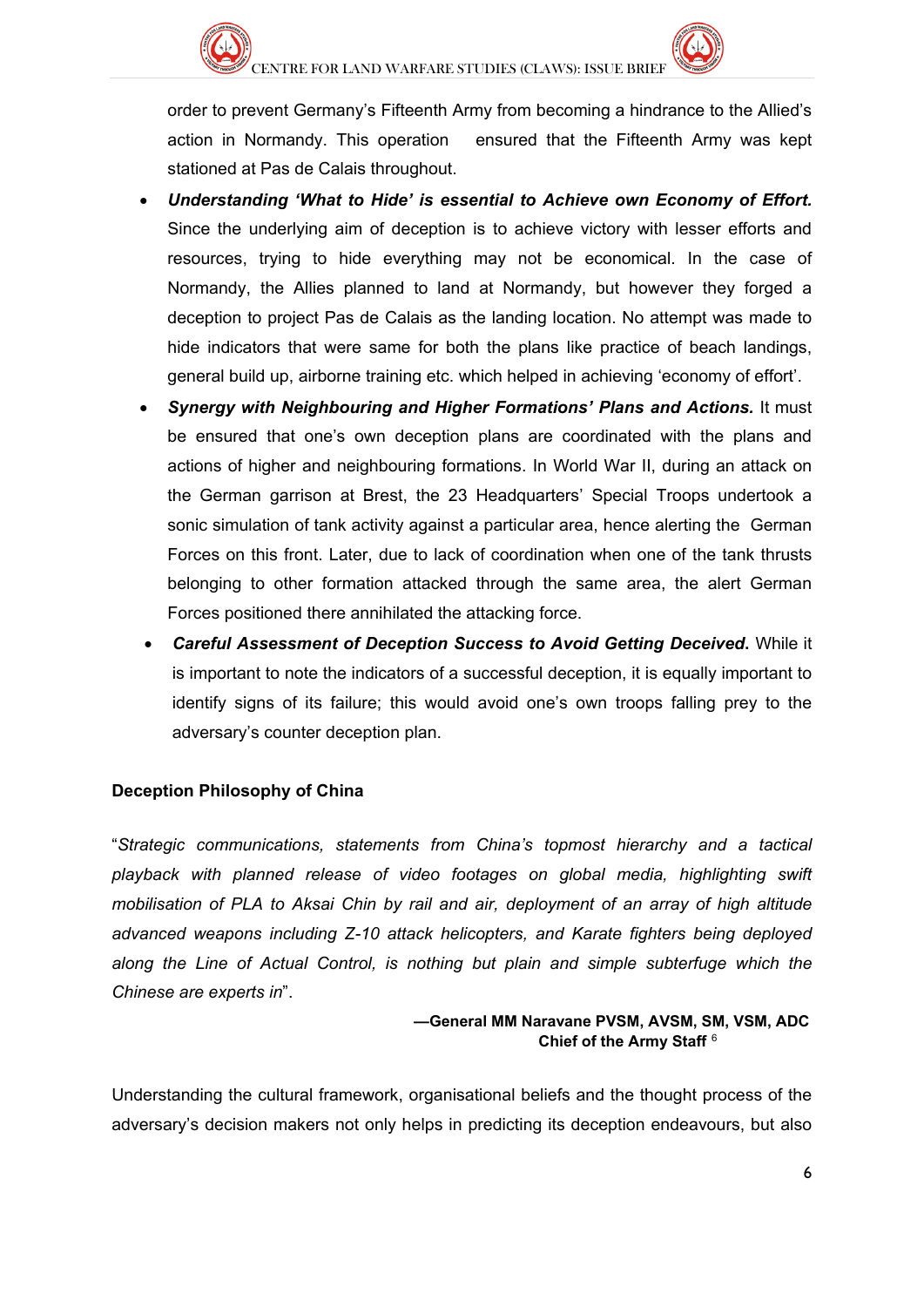



guides own counter plans to such designs. Before we assimilate certain characteristic features of contemporary Chinese deceptive behaviour, an objective analysis of the current India-China standoff in Eastern Ladakh through the lens of deception is required.

#### **The Eastern Ladakh Experience**

The ongoing standoff between India and China along the LAC in Eastern Ladakh aptly shows the aggressive and assertive behaviour of China in the regional and global context. Chinese attempts to change the status quo on ground resulted in mirror deployments on both sides at multiple places along the LAC. While 'teaching a lesson' has long been the salient Chinese way of dealing with smaller peripheral nations however, the year long struggle (Ladakh standoff) in one of the most rugged high altitude terrains of the world has thrown out meaningful strategic and operational lessons for the Chinese to say the least.

Notwithstanding the above, initially China did manage to 'trick' India with respect to the scale and time of presence of its forces in the region. The annual military exercises, generally comprising two or more Chinese motorised divisions from South Xinjiang Military District is a regular practice; however, in late April 2020, the PLA surreptitiously moved these forces and deployed them into Eastern Ladakh to the surprise of the Indian Army.

China's act of deceptive manoeuvre was not restricted only to the initial phase of the standoff, but was evident throughout the period involving 'distortion' (presenting varying facts regarding perception of LAC every time), 'denial' (denying real casualty figures of the PLA troops after the 15 June engagement) and 'diversion' of attention (time of engagement chosen― when the entire nation was under lockdown situation due to COVID). The measures undertaken by China highlighted their 'ingrained' preference for deception in warfare.

**Characteristic Deception Strands**. While generalising the adversary's behaviour may lead to a policy pitfall, however deductions supported by circumstantial evidence may serve as important planning parameters. Certain corollaries and prognostic assessments regarding the Chinese deceptive behaviour are highlighted below.

• *Influence of National Strategic Culture***.** The Chinese strategic culture is immensely influenced by personalities of its ancient philosophers and the military treaties expounded by them like the Art of War, Seven Military Classics of Ancient China and 36 stratagems etc. In addition, there exists a penchant for the game of 'Wei Qui' which involves 'outwitting an opponent through positioning and expansion',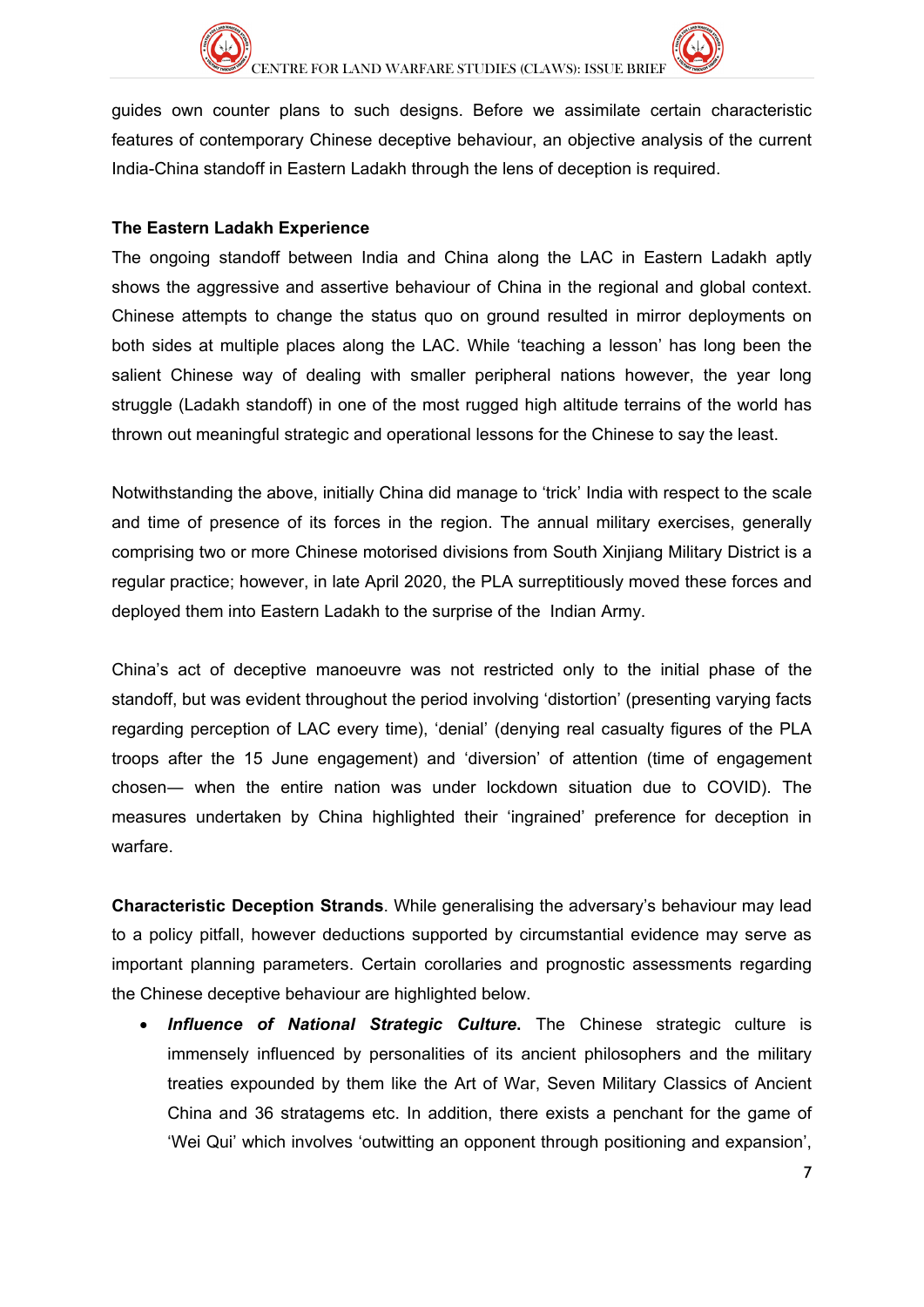as also the predominant belief in the concept of 'Shi'. All these facets promotes the use of 'secrecy and stratagems' towards achieving deception and continues to guide, and to some extent dominate, its modern day strategic and operational behaviour.

- *Chinese Behaviour and Conduct Towards her Adversaries is Guided by the Perceived Image of Those Nations***.** Chinese use of deception against its adversaries is guided primarily by the 'perception' it has about them. Nations that lack confidence, coherence and resolute will to hold on to their ground are likely to be pressurised and bullied by China, by employment of all kinds of deceptive means.
- **Pervasive Presence and Practice.** In addition to its prevalence in the military domain, deception is and will also remain a predominant tool for political and diplomatic manoeuvring.
- **Preference for Unconventional Approaches.** As per Sun Tzu, "while one may join the war through direct or conventional means, victory shall always be obtained through indirect means". Rightly so, the predominant use of the 'three non warfares i.e. non-contact, non- linear and non- symmetric warfare comprising active and overlapping exploitation of cyber, electronic and space domains, will remain potent 'unconventional weapons' towards achieving modern day deception.
- *Continuous Information Harvesting***.** China plans its deception based on accurate information of the adversary, that has been collected before the engagement takes place. This information is not only confined to the military domain, but also involves larger canvas employing Chinese multinational giants, its academicians, tourists and even students present in target nation(s).<sup>[7](#page-3-0)</sup> The database thus available is used towards achieving holistic deception in times of need.
- *Mind over Matter***.** Primacy of influencing the 'mind over physical domain' remains central to the Chinese way of achieving battlefield deception. Floating deceptive narratives specifically tailored for enemy's domestic audience, regional fraternity and the global environment through clever use of psychological, media and legal warfares gives China a decisive advantage over its adversaries.
- **Exploitation of Technology.** Use of niche technologies facilitates easy achievement of deception, as such actions are difficult to counter owing to their unexpected nature, lack of preparedness of the adversary and existing technological gap between the opponents. China's current focus towards leveraging autonomous and intelligent systems in an informationised environment will see active exploitation of technology towards achieving tactical and operational deception as against a mere 'force centric approach'.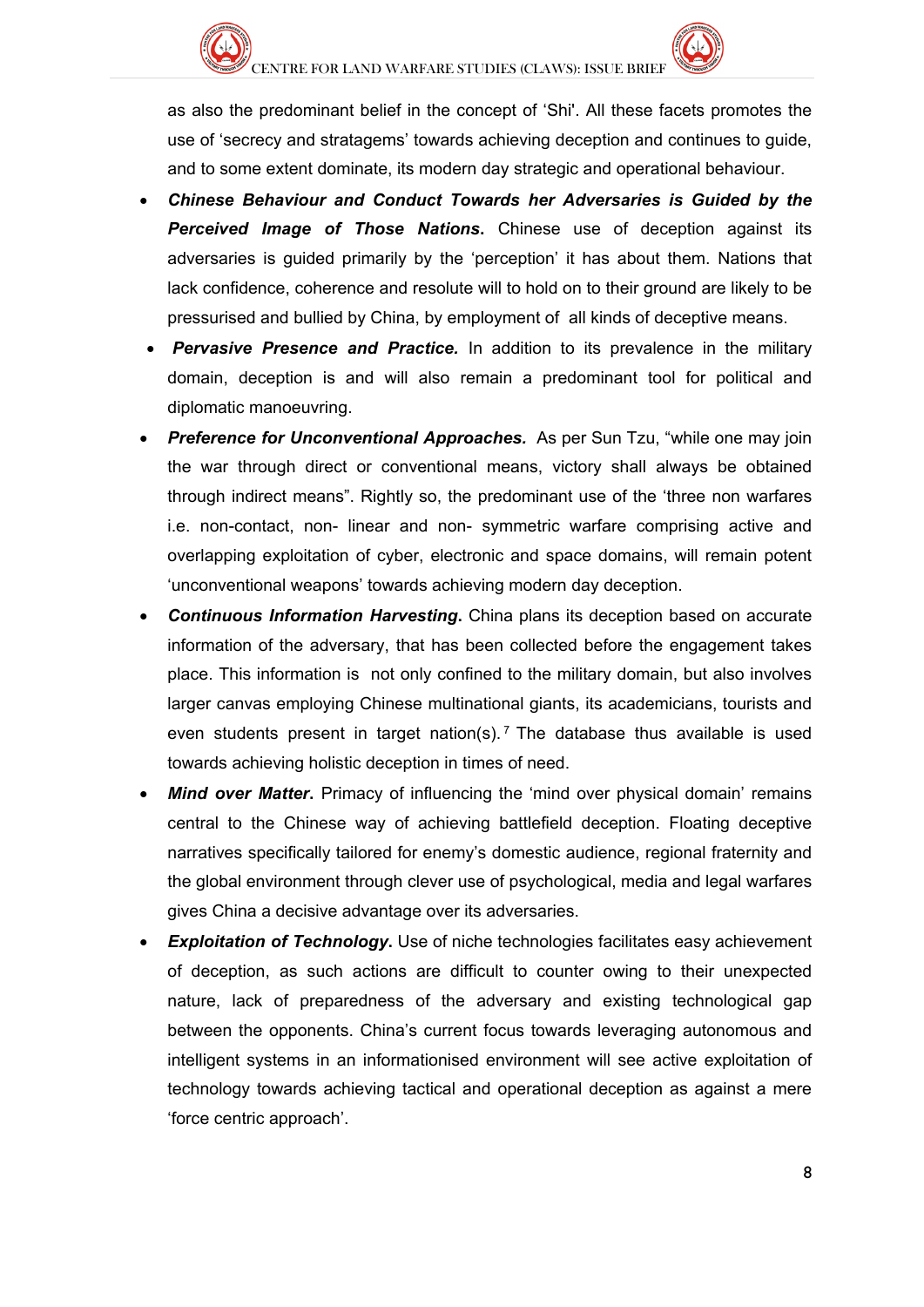

• *Morality in Conduct***.** Convinced by the philosophy of its strategic thinkers, China firmly believes that through 'strategic cleverness', they can secure a decisive victory at little or no cost. Many Western writers like Kurtis Hagen have written extensively on the subject reiterating that the concept of 'fair play' is absent in the Chinese classics.

Finally, the acquired conceptual knowledge and understanding of Chinese deception characteristics facilitates deducing certain situational imperatives towards effectively handling and harnessing deception in current India-China context.

#### **Situational India-China Context**

*"China is increasingly becoming volatile in its quest for supremacy".* 

#### **—General MM Naravane, PVSM, AVSM, SM, VSM, ADC Chief of the Army Staff** [8](#page-3-1)

Dealing with China's short, medium and long term deceptive endeavours in the Indian context requires a comprehensive and coherent approach. Standalone, adhoc and segmented responses and reactions may not effectively match China's intent. Consequently, certain plausible 'Lines of Efforts' at the national and military level are highlighted below.

#### **National Imperatives**

- *Fine Understanding of the Chinese Strategic Culture.* In-depth knowledge of the ancient and contemporary Chinese culture, thought process and beliefs can be an efficient way of effectively reading and dealing with China's deceptive behaviour.
- *Changing China's Perception of India***.** India- China relation in the current era is primarily characterised by misperceptions and distrust. While the overall economic, technological and military power balance between the two nations may be 'believed' to be tilting in China's favour, India with its determined, confident, convictive and mature handling of the Eastern Ladakh situation has set the stage for changing such 'flawed' Chinese perceptions of India. The paradigm should remain relevant irrespective of the political dispensation which would eventually convince China of her 'misconception' about subduing India through coercion and deception.
- **Deterrence against Deception.** Capability to effectively counter any deceptive manoeuvre by China especially in areas where she has an edge (like cyber, AI and autonomous platforms), with concurrent ability to forge own deception plans in same or other domains, would be the most effective deterrence against deception. The same can only be ensured through time bound capacity enhancement in these domains,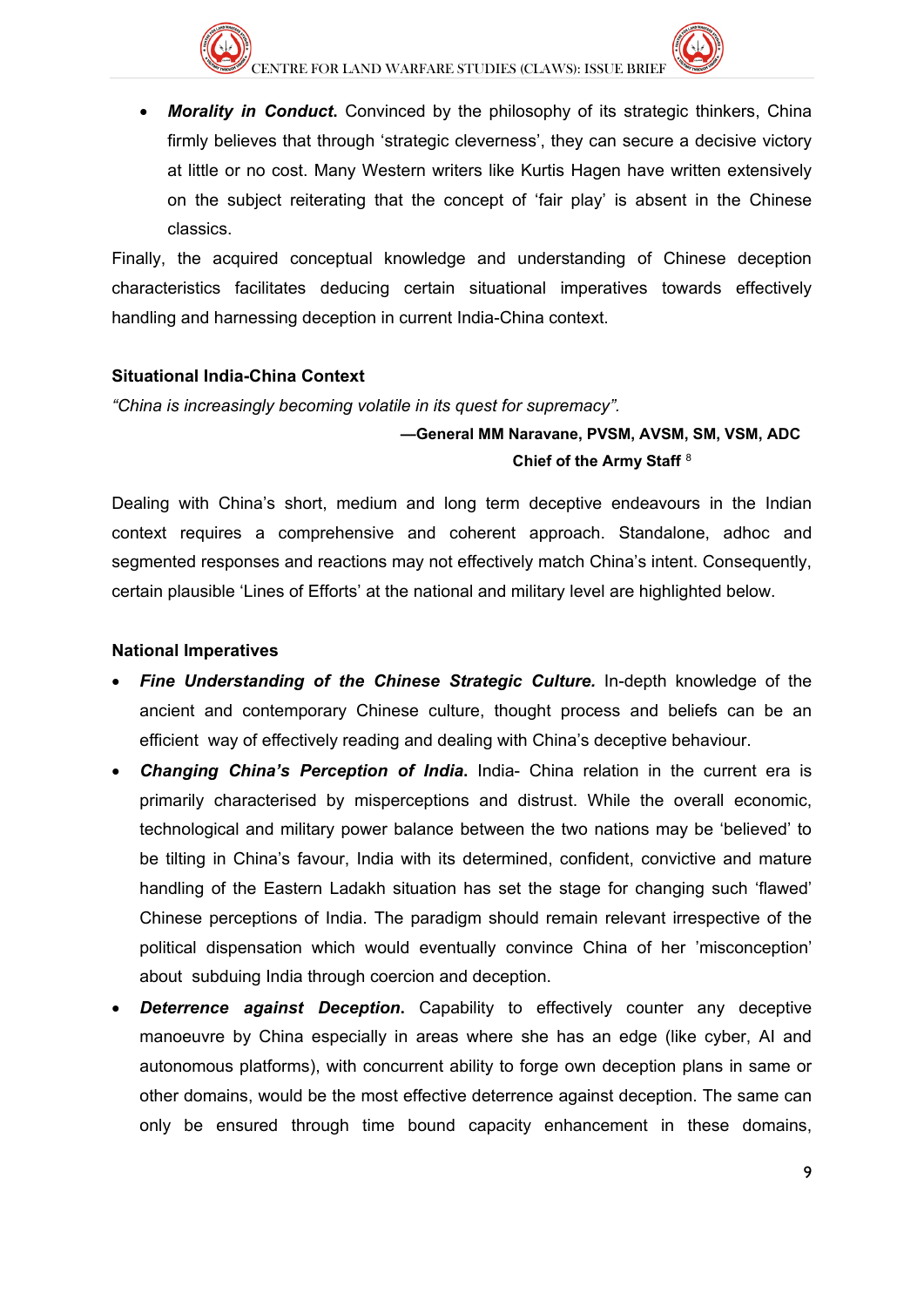

conducting counter response exercises and ensuring continuous product improvement based on ground feedback.

- *Neutralising China's Intelligence Collection Endeavours.* Intelligence collected through long term information harvesting mechanism employed by China can be weaponised and used at various levels— ranging from tactical battlefield to national level decision making. A credible start towards restricting Chinese eagerness to penetrate every sphere of our lives has already been made and needs to be pursued with the ruthlessness it deserves. Securing critical information infrastructure at the national level merits utmost priority. Incentivising security of information and networks of government departments may be one of the pragmatic ways of thwarting cyber breaches.
- *Synergising Own Intelligence Efforts.* Intelligence awareness across all domains and synergy of efforts is a prerequisite, for both countering as well as executing own deception plan. Intelligence failure or lack of coordination is directly proportional to the success of the adversary's deception plan. Apart from human and technical intelligence, encouraging the potential of current day 'satellite warriors' *[9](#page-3-2)* may enhance the surveillance level along our frontiers.
- *Multi-Domain Preparedness.* As the recent conflicts in Caucasus and Middle East regions have demonstrated, modern engagements will spread into unconventional domains where 'hidden critical vulnerabilities' of any nation lies. An interplay of domains wherein the adversary shows simultaneous offensive indicators in two or more domains, may eventually result in successful deception in any one. Hence, readiness to counter such designs in multi-domain environment is the need of the hour. Cyber attack against the Maharashtra State Electricity Board during the peak of the Galwan crisis in 2020,with suspected Chinese links, is one such reminder.<sup>[1](#page-3-3)0</sup>
- *Nurturing Matured Public Opinion***.** Success of the adversary's deception also depends on how well the public perception of the targeted country has been influenced, during a conflict situation. In such situations, minor initial advantages gained by the adversary due to successful deception may result in undue pressure on the government and military hierarchy if the public opinion has been subverted. This may affect a balanced handling of the situation. Hence, gradually educating the people about the latent contours of China's cognitive deception may be prudent.

#### **Military Imperatives**

• *Accurate Knowledge of the Military Strategic Culture.* Knowing the military strategic culture of an organisation like PLA comprises an intimate analysis of its military treaties, understanding general pattern of its crisis decision making and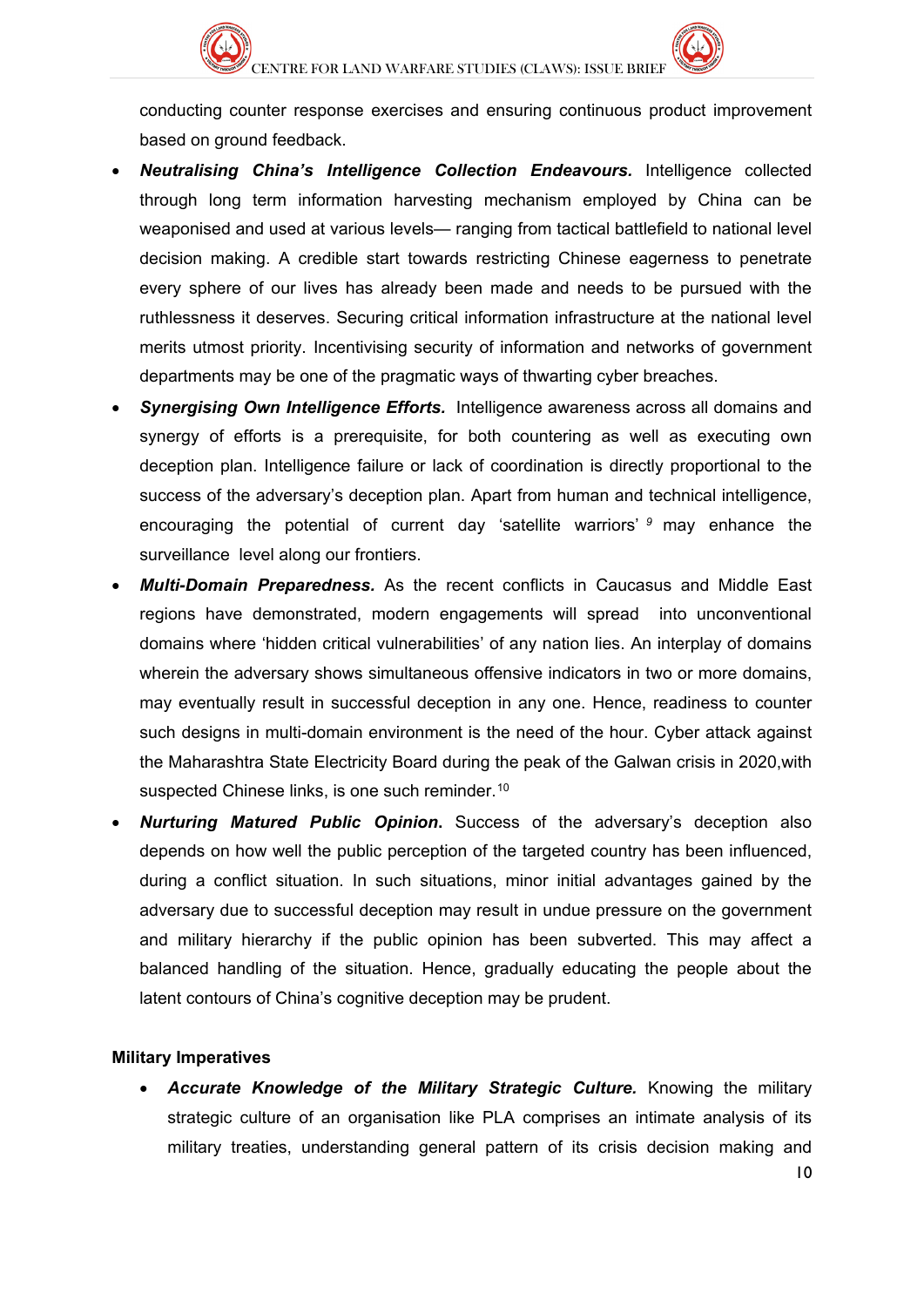

assessing contemporary institutional thought process reflected in its defence papers.[1](#page-3-4)1 Such holistic knowledge will facilitate nuanced and intuitive perception of China's deceptive intents.

- *Balanced and Level Headed Leadership / Decision makers.* Personality based militaries provide exploitable vulnerabilities for the adversary forces. Hence, there exists an imperative of reducing personality play in operational conduct. Leaders in charge of the ground situation should adopt a balanced, level-headed and meritbased approach to operational decision making and discard impulsions. Such leaders are likely to see through deception with relative ease.
- *Cognitive Profiling of Adversary Leadership.* While modern decision making will increasingly leverage AI centric systems, human leadership element is still likely to retain a considerable hold over decision making process especially in India-China context. As a corollary, the personal and cultural biases of the adversary's leaders will be crucial towards reading intricate contours of enemy deception.
- *Dominating the Operational Information Framework.* Intelligence gathering assets of the PLA Strategic Support Force are engaged in continuous technical reconnaissance of our military networks and Electronic Warfare assets to achieve deception during crucial periods. Security of military networks needs to be ensured at all levels by isolation, cyber hardening, software encryption and above all using indigenous hardware. At the same time, imported Electronic Warfare equipment needs to strictly avoid using any Chinese component. Malwares embedded in such components may disrupt functioning of these equipment when most needed.
- **Think Irrationally- Act Rationally.** While 'irrational thinking' is important to understand the deceptive designs of a clever adversary, at the same time, own assessments and articulations need to be based on scientific analysis of the situation and mature operational insight. Solution may well lie in the overlap of mind, machine and intuition.
- *Hiding v/s Showing***.** In the era of unprecedented battlefield transparency, it may be nearly impossible to hide everything from a technologically advanced adversary. Pragmatism lies in 'intently showing the unimportant' to the adversary with an aim to successfully 'hide the important'. Knowing the difference (what to show and what to hide) will certainly matter.
- *Human Eye v/s Artificial Eye.* A perceptible effort is visible on part of the Chinese to stretch own resources by facilitating 'minor' incidents across the entire frontage of the LAC. Such an approach by the adversary is conducive to executing deception by forcing resource dissipation. High resolution, deep penetration, state of the art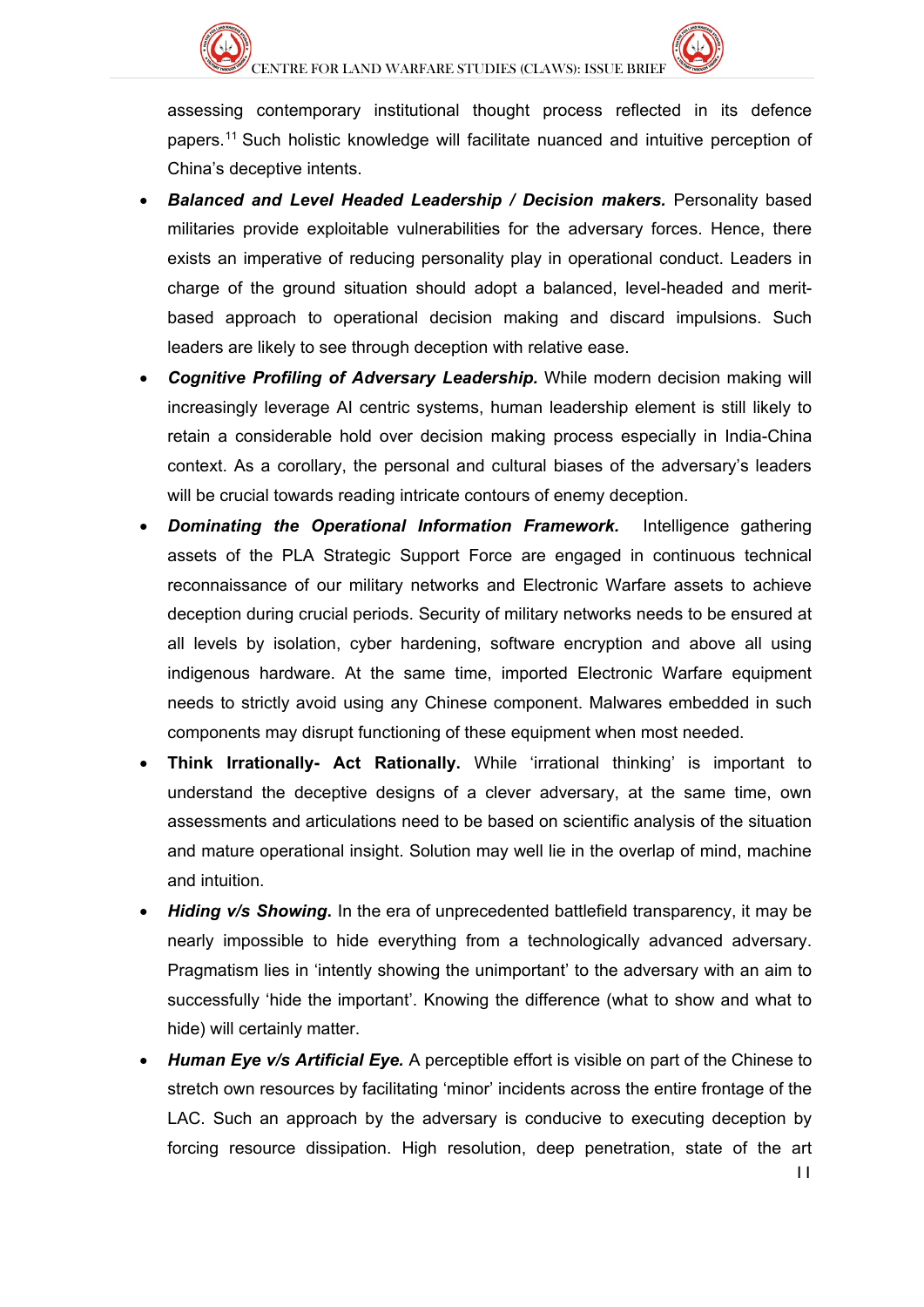

• *Operational and Tactical Ingenuity and Innovativeness.* Material resources will always be important in any context. In order to achieve success in deceiving own adversaries, we will have to rely more on operational and tactical ingenuity than material requirements— a cognitively sharp military will be dreaded by even an advanced adversary.

#### **Conclusion**

Notwithstanding the ancient legacy of the deception phenomenon, it still remains an enigma for the simple minded. As the competitions and conflicts between rising and the risen powers become more and more complicated and un-benign, the art of deception will be one of the most sought after skills for nations and their militaries. Even for nations which subscribe to the philosophy of peaceful rise, peace shall come only through optimum conflict preparedness across all domains; such preparedness entails that our conventional knowledge of the adversary be matched with the unconventional understanding of their mental and moral moorings. This can only result through a nuanced assimilation of the concept and practice of deception as relevant to our context. Finally, wisdom would invariably lie in leveraging deception towards fighting for our righteous aims in this competing world.

#### **End Notes**

-

<sup>4</sup> Mohinder Puri, *Kargil: Turning the Tide* (New Delhi: Lancer Publications, 2015), ch. 6.

<sup>1</sup> Eric Jackson, "Sun Tzu's 31 Best Pieces of Leadership Advice", *Forbes*, 23 May 2014. Accessible at [https://www.forbes.com/sites/ericjackson/2014/05/23/sun-tzus-33-best-pieces-of-leadership-advice/.](https://www.forbes.com/sites/ericjackson/2014/05/23/sun-tzus-33-best-pieces-of-leadership-advice/) Accessed on 02 July 2021.

<sup>2</sup>Michael I Handel, *War, Strategy and Intelligence* (England: Routledge ,Taylor & Francis Group, May 1989), p. 387.

<sup>3</sup> William Hutchinson, "Information Warfare and Deception", *Informing Science*, Volume 9, 2006. Accessible at [http://inform.nu/Articles/Vol9/v9p213-223Hutchinson64.pdf?q=deception.](http://inform.nu/Articles/Vol9/v9p213-223Hutchinson64.pdf?q=deception) Accessed on 9 July 2021.

<sup>5</sup> James D Monroe, "Deception: Theory and Practice" Thesis Report, *Naval Postgraduate School, Monterey , California*, June 2012. Accessible at [https://apps.dtic.mil/sti/pdfs/ADA563489.pdf.](https://apps.dtic.mil/sti/pdfs/ADA563489.pdf) Accessed on 10 July 2021.

<sup>6</sup> M M Naravane, "Shifting Domains of Warfare", *CLAWS, Manekshaw Paper No.96*, 2021. Accessible at [https://www.claws.in/publication/shifting-domains-of-warfare/.](https://www.claws.in/publication/shifting-domains-of-warfare/) Accessed 10 July 2021.